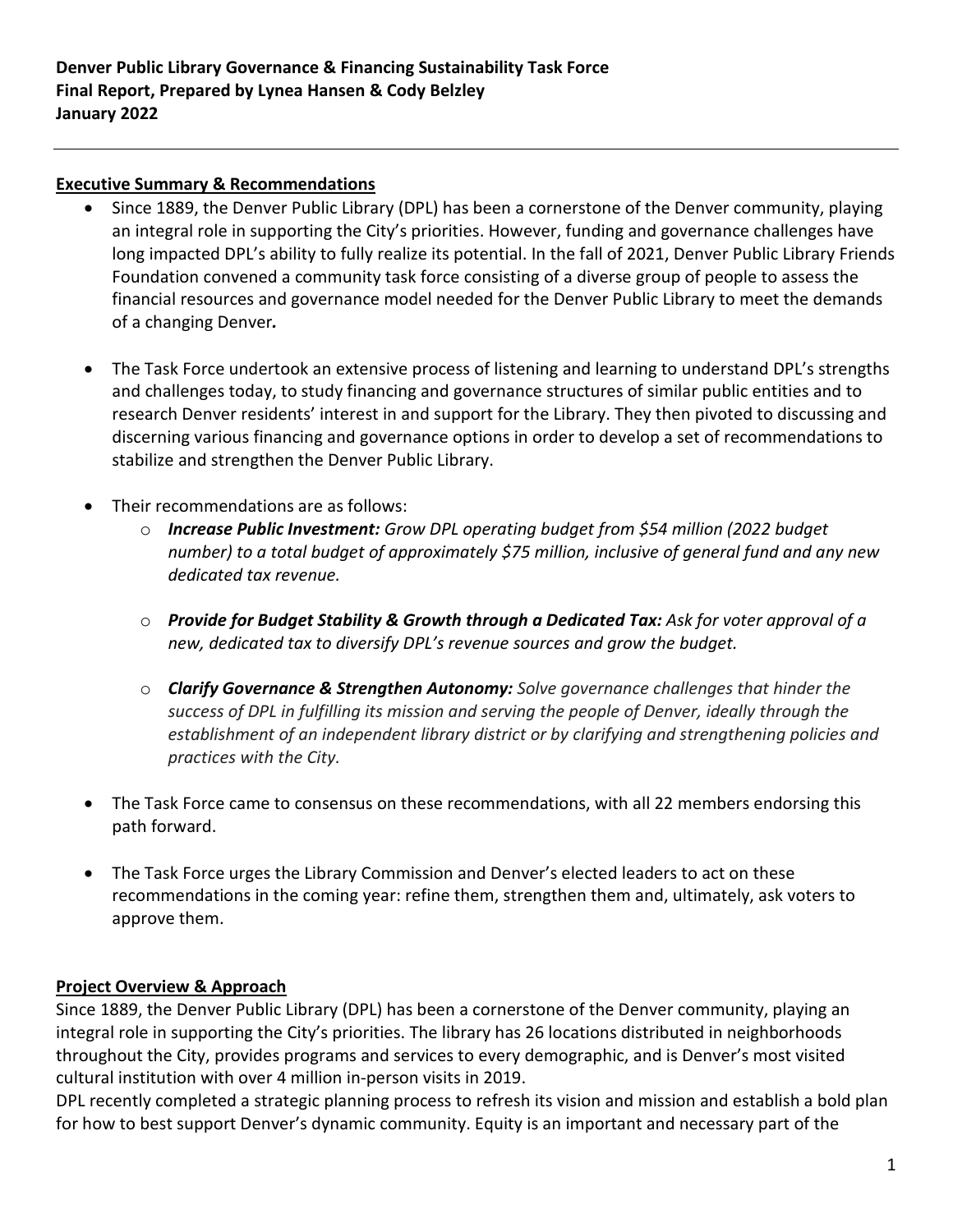agenda for the City and County of Denver and it is a key part of the library's core values. As one of the few places in the city where all people, from all backgrounds and life circumstances are welcome to come free of charge, the library is a vital community resource and an important part of how we can create and grow opportunity for all Denver residents.

However, DPL does not have the financial resources or governance flexibility needed to fully realize this vision. As compared to other libraries in Colorado and across the country, DPL is underfunded. Additionally, as an independent agency of the City – neither fully a part of the City, nor fully independent – DPL is facing a unique set of governance challenges that hinder its ability to deliver on its mission. This fall, *DPL Friends Foundation convened a community task force to assess the financial resources and governance model DPL needs to fulfill this new mission and meet the demands of a changing Denver.*

# The Team:

*The Task Force* consisted of 22 diverse members, representing all parts of Denver, various sectors and stakeholder groups. A complete list of members is provided at the end of this memo.

*The Consulting Team* consisted of two Denver-based professionals who bring decades of experience and expertise in public sector work, policy research and analysis, and politics in Colorado: [Lynea Hansen, Hansen](http://lyneahansen.com/)  [Communications](http://lyneahansen.com/) and [Cody Belzley, Common Good Consulting, LLC.](https://www.linkedin.com/in/codybelzley/)

*The Research Team* was led by Alex Dunn, Research Director at [Strategies 360,](https://www.strategies360.com/) a full-service research firm serving private and public sector clients throughout the Western United States.

# The Work:

The Task Force met monthly for two and a half hours each month between September 2021 and January 2022. Their work included:

- *Developing a Better Understanding of DPL:* In-depth exploration of the mission, programs, operations, budget, governance and strategic plan in order to better understand the Library today.
- *Learning About Other Libraries & Other Denver Agencies and Programs:* Reviewing case studies of 10 relevant organizations and hosting a panel discussion with leaders from Anythink Libraries, Pikes Peak Library District and Seattle Public Library to discuss various financing and governance structures.
- *Conducting a Two-Part Public Opinion Research Project:* Reviewing results of in-depth interviews with 17 of Denver's community leaders and contracting with Strategies 360 to conduct a poll of 594 likely Denver voters from October 12 to 17, 2021. This was *not* a campaign poll, but a baseline poll designed to better understand voter opinions about and priorities for future investment in DPL.

## **Recommendations & Rationale**

After spending months listening and learning, the Task Force engaged in a discussion and discernment process that resulted in the following recommendations. It is notable that these recommendations reflect the *consensus position of this diverse Task Force, with all 22 members endorsing all three recommendations*.

*(1) Increase Public Investment: Grow DPL operating budget from \$54 million (2022 budget number) to a total budget of approximately \$75 million, inclusive of general fund and any new dedicated tax revenue.*

Current investment in DPL does not compare favorably to investment in other Colorado libraries or libraries of peer cities. Analysis of investment per capita, investment per square foot of physical space and wait time for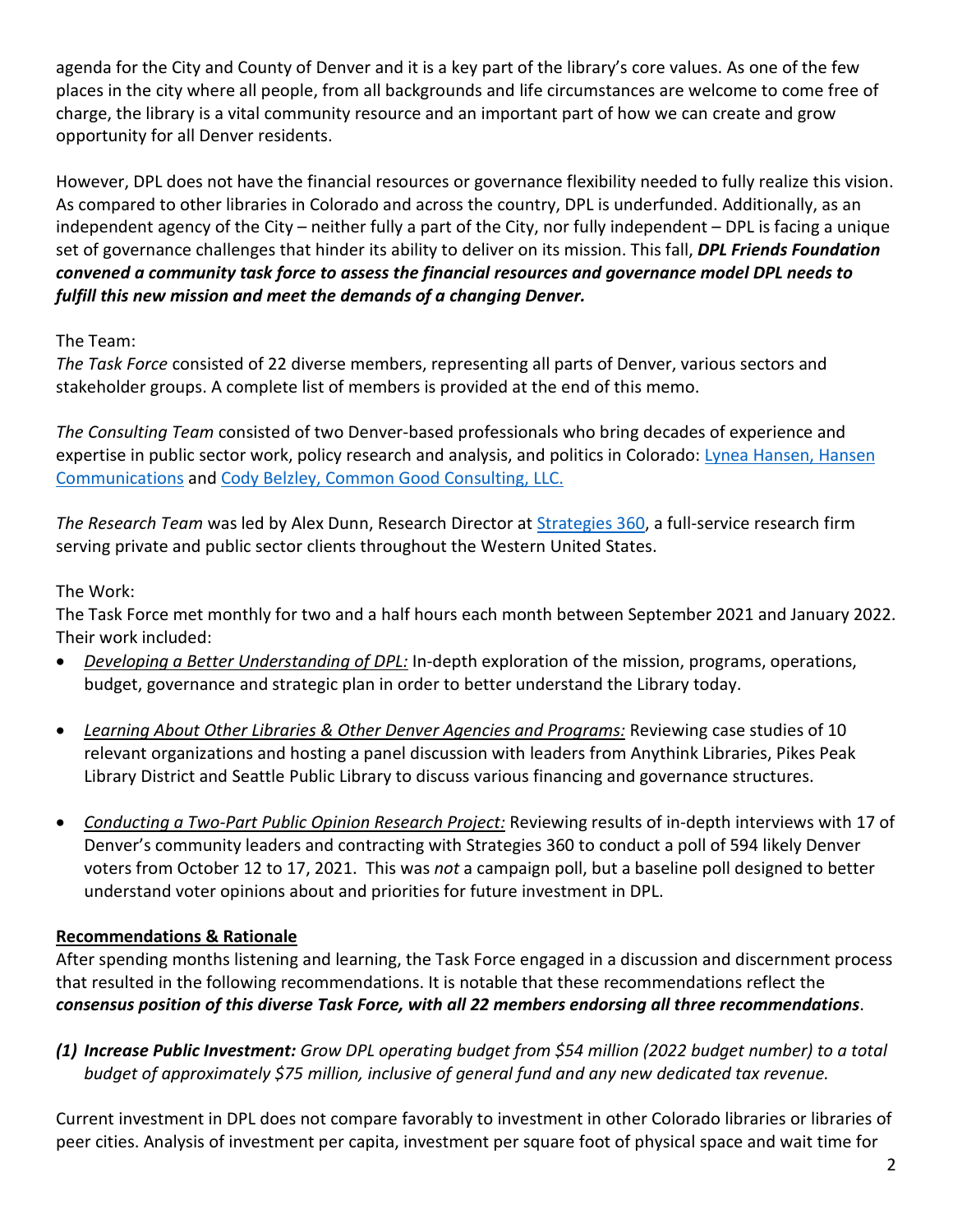accessing materials shows Denver lagging regional and national peer libraries. Additionally, DPL's budget over the last 20 years has not kept pace relative to Denver's population growth. As a result, DPL is not able to provide the level of service (locations, hours, collections, outreach programs) that Denver residents need or deserve. The Task Force concluded that a world class city needs world class resources, and a robust library system is key to creating opportunity for residents, nurturing civic health and supporting a successful city.

The Task Force analyzed budget scenarios for the DPL ranging from about \$61 million to \$75 million (assuming the current \$54 million of City General Fund, plus a new, dedicated funding stream). They determined that with a total budget at the higher end of that range, approximately \$75 million, DPL could:

- Improve Quality: Restore and increase *hours* to include more nights and weekends; provide *clean and well-maintained* buildings and properties; and provide *modern technology* online and in-library to improve customer experience.
- Expand and Innovate: Expand collections to *reduce wait times* by up to half and offer more diverse resources; establish new locations and / or *satellites through partnerships* with community hub locations and expand mobile services.
- Invest in Equity & Cultural Competence: Increase *staff wages* and invest in diverse, multi-lingual staff; expand outreach and programming to *reach communities of greatest need* particularly to black, indigenous, people of color (BIPOC) communities, vulnerable youth, older adults, immigrants, and job seekers; accelerate digital preservation of special collections to *honor the rich history of Denver*, especially the history of BIPOC communities.
- Assume More Independence: Take on some additional expense and improved efficiency associated with greater independence achieved through a Library District; note that the details of this will need to be refined depending on the outcome of governance decisions.

If this recommendation moves forward, more work will be required to refine the proposed budget.

# *(2) Provide for Budget Stability & Growth through a Dedicated Tax: Ask for voter approval of a new, dedicated tax to diversify DPL's revenue sources and grow the budget.*

Currently, DPL is almost entirely dependent on the City of Denver's General Fund, allocated through the annual budget process. This results in significant volatility in DPL's budget, making it difficult to sustain programming year-to-year and plan for the future. Protected funding through a new and dedicated tax would diversify DPL funding and provide stability that would enable DPL to be more strategic and impactful in both the short and long term.

When evaluating potential funding sources, the Task Force considered both sales and property tax options. Understanding that political viability must be accounted for before a final decision is made, the Task Force generally favored a property tax over sales tax increase for the following reasons:

- Property taxes are more stable, reliable, and offer greater capacity to generate more funding at a lower increment increase;
- DPL serves key functions and offers programming that supports the educational, professional and personal growth of Denver residents and as such, it is logical that those services should be paid for by Denver residents;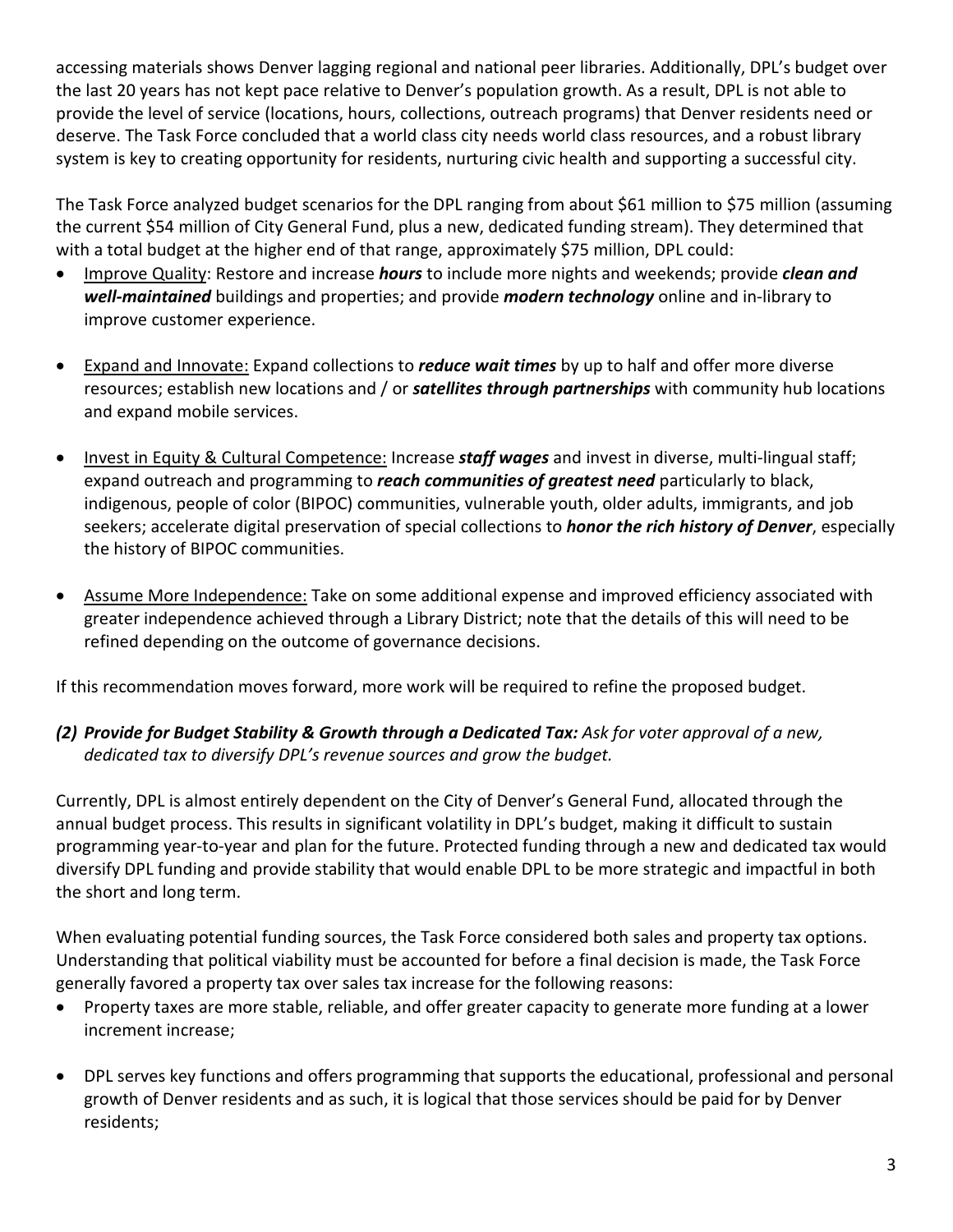- Denver has some of the lowest residential property tax rates in the country, whereas Denver voters have increased sales taxes significantly over past 10 years; and
- Property tax is required element of a Library District, so if governance changes are made through a Library District, either now or in the future, a property tax component would be necessary.

However, the Task Force also acknowledges that commercial property tax rates in Colorado are quite high and that further increase could be detrimental to Denver businesses. *Dialogue with the business community on this point will be necessary as the details of this recommendation are further evaluated.*

The general sentiment among Task Force members is that this *new, dedicated revenue should supplement, not supplant, current City investments in DPL.* There were a number of reasons given for this, including but not limited to a belief that ongoing financial ties will help ensure a continued working relationship between the City and Library, which is beneficial to both entities. Further, the Task Force acknowledged concern about the perception of Denver voters being taxed twice for Library services. There should be some safeguards put in place to ensure that this new funding source does not result in the City substantially diverting current General Fund investment in DPL to other City programs and services. The Task Force identified the maintenance of effort provision in the 2018 sales tax for Parks and Recreation ordinance as a potential model for such a safeguard.

*(3) Clarify Governance & Strengthen Autonomy: Solve governance challenges that hinder the success of DPL in fulfilling its mission and serving the people of Denver, ideally through the establishment of an independent library district or by clarifying and strengthening policies and practices with the City.*

DPL is a unique entity on the City's organizational chart. Called an "independent agency," the Library is neither fully embedded within the City and included as a part of the Mayor's cabinet (as agencies such as Human Services or Parks and Recreation are), nor is it fully autonomous. While it is categorized with entities such as Denver Water and Denver Zoo, these organizations are fundamentally different from DPL in mission, financing and governance.

Further, the City Charter provides the Library Commission with unique powers and authority as compared to other City agencies related to management of appropriations and operations. However, a lack of specificity in the Charter and other legal documents has led the City to impose standard practices to Library operations, which hinder the ability of the Library to deliver on its mission*.* The challenges include but are not limited to:

- Personnel: DPL manages an independent personnel system, separate and apart from the City's Office of Human Resources. However, in practice, the City has required DPL to comply with its classification and compensation structure. This is negatively impacting DPL's ability to attract and retain qualified staff in a timely way. Additionally, the City of Denver annually retains three percent of DPL's personnel budget in anticipation of attrition or vacancy savings, again limiting DPL's ability to address staffing needs in a timely and equitable way, despite the Charter giving the Library Commission "exclusive control…of all money appropriated."
- Budgeting: Despite the fact that the Charter gives the Library Commission control over its budget, in practice, DPL is required to seek and secure Budget Management Office approval before shifting resources between budget categories (e.g. personnel, supplies & services, capital). This can be a slow process, negatively affecting DPL's ability to respond to customer and community needs in a timely and responsive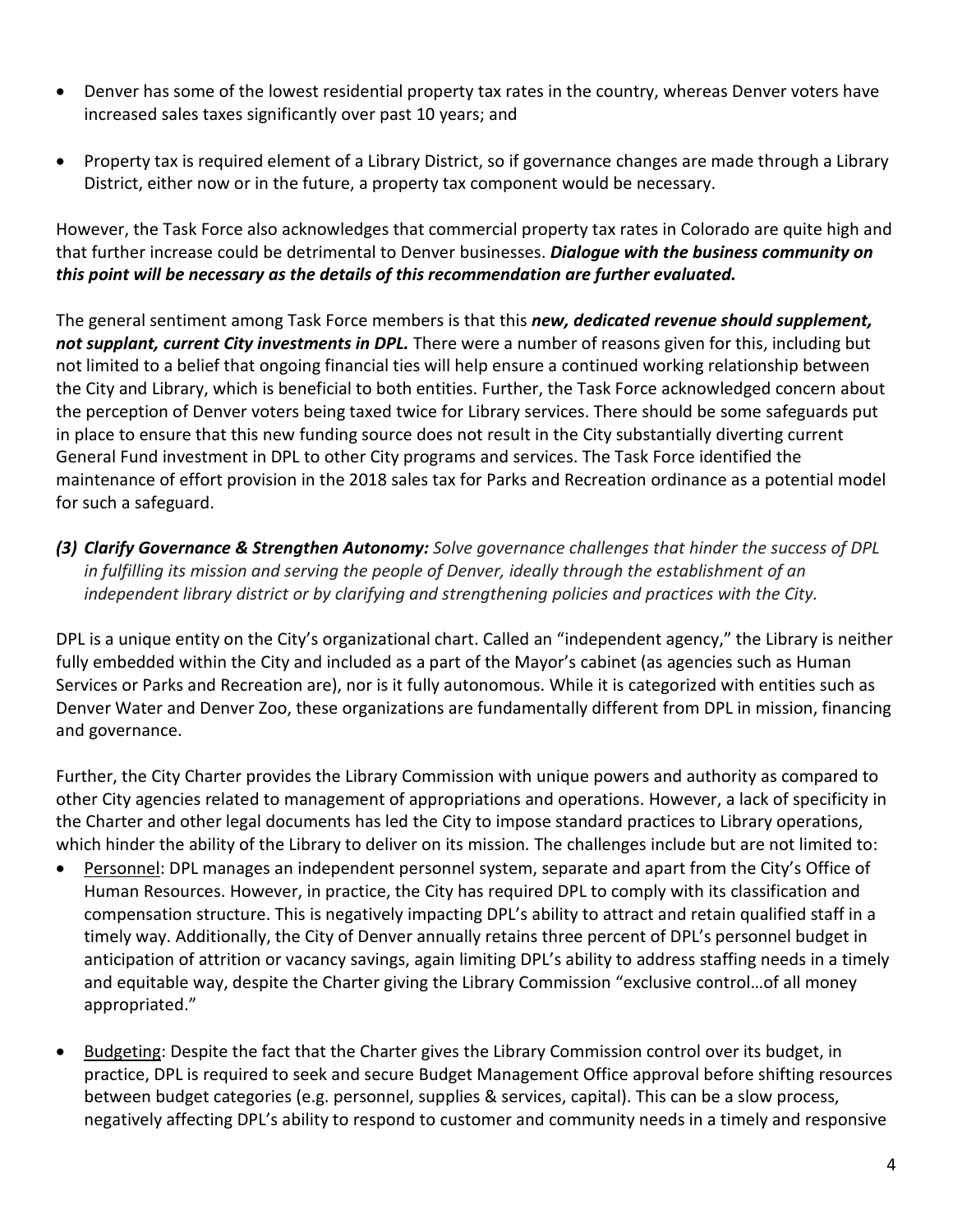manner. Additionally, the "use it or lose it" budget practice prohibits the Library from setting aside resources for long-term priorities or initiatives.

• Facilities and Capital Needs: DPL has extensive capital funding and maintenance needs and must compete with other City agencies for limited funding. When preventive maintenance requests go unfunded, they can turn into deferred maintenance and ultimately unfunded maintenance, which can lead to building closures, limiting customer access and service. Without flexibility and autonomy to allocate budget to capital needs, DPL is limited in its ability to appropriately manage its physical assets.

Recognizing the unique nature of libraries, Colorado state law specifically enables libraries to function as library districts, distinct from the municipal or county government that they serve. (See [CRS 24-90-101\)](https://www.cde.state.co.us/cdelib/colibrarylaw) Currently, there are 56 library districts operating in all types of Colorado communities, including many of Denver's neighbors, and more are forming. By establishing a library district, DPL would set its own best practice policies and procedures regarding financing and management practices related to budget and personnel.

With a library district, an intergovernmental agreement (IGA) is established between the district and the local governments with which it partners and services to determine the working and financial relationship between the two entities. The details of that IGA are of critical importance and *without knowing how the working relationship with the City would be established through the IGA, it was impossible for the Task Force to fully evaluate that approach.* However, the Task Force explored potential pros and cons and determined that *there is enough promise in the idea of DPL operating as an independent library district for the Task Force to recommend its continued exploration by Library and City leaders.*

If, after meaningful consideration by DPL and municipal leaders, it is determined that a library district is not feasible or viable at this time, City and DPL leaders should, at a minimum, work together to clarify, in writing, the authority of the Library Commission to address the above and additional identified issues.

# **Next Steps: Urgency For Action**

While this concludes the formal charge to the Task Force, the work is not over. *Action is needed to stabilize and strengthen the Denver Public Library – and now is the time for that action.* The Task Force urges the Library Commission and Denver's elected leaders to *act on these recommendations in the coming year: refine them, strengthen them and, ultimately, ask voters to approve them*.

The City is at a critical inflection point: how do we respond to the opportunities and challenges resulting from two decades of sustained growth and change? As we position Denver for recovery from the COVID-19 crisis, wrestle with inequities and social division and prepare for leadership changes at City Hall, we have a historic opportunity to stabilize and strengthen a key civic institution. A strong community requires a strong library. The Denver Public Library is an asset that demands our attention and deserves our support.

Active Members of the DPL Governance and Financing Sustainability Task Force

- Cathy Alderman
- Diane Barrett